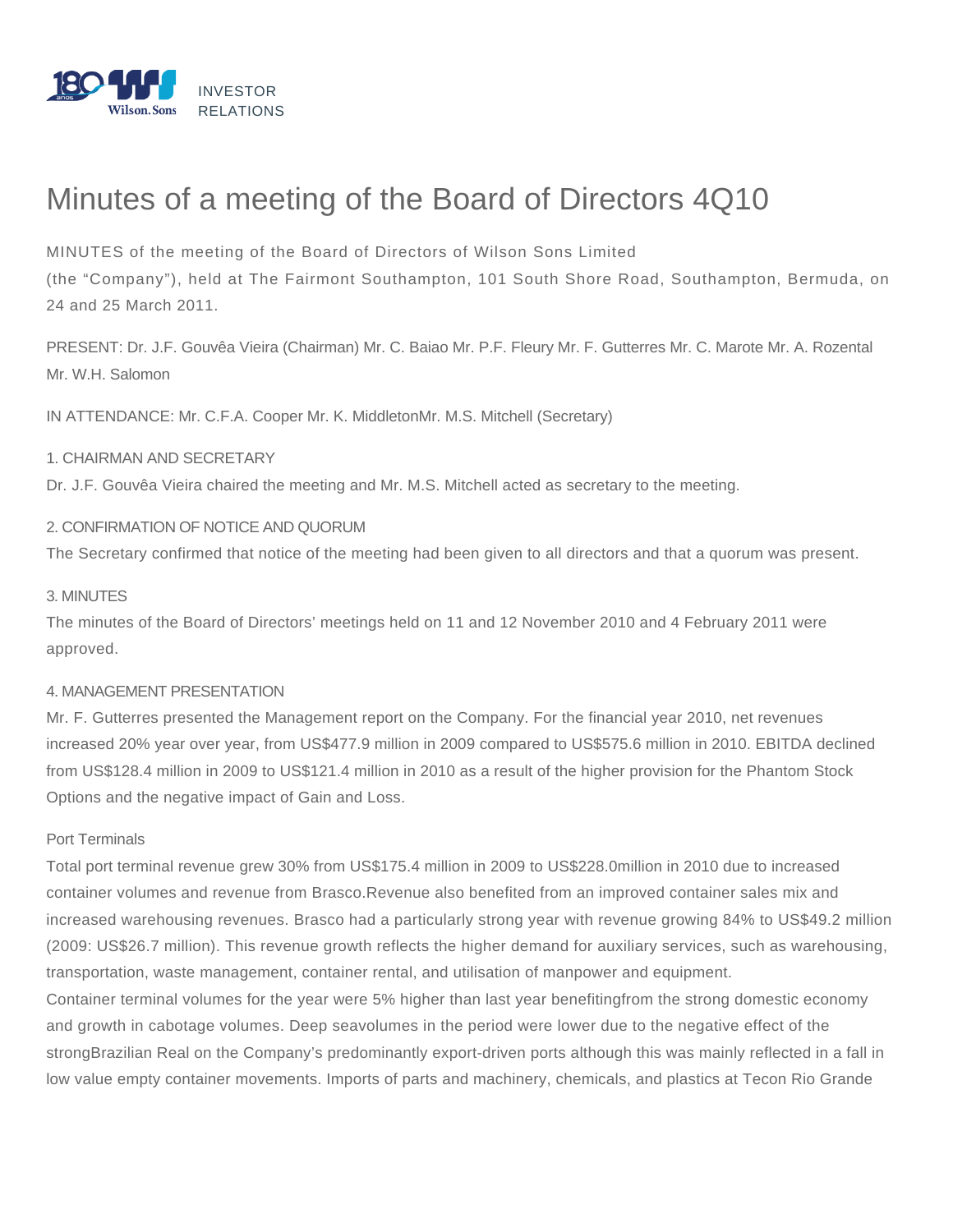partially offset the fall in export volumes at this terminal.

Volumes at Tecon Salvador were up 13% with increases in transhipment, inland navigation and cabotage volumes. The increase in revenue was reflected in increased EBITDA which improved 31% to US\$76.3 million from US\$58.3 million. Within this Brasco EBITDA improved 64% to US\$14.9 million (2009: US\$9.1 million).

#### Towage

Towage revenues increased 7% to US\$156.0 million from US\$145.7 million in 2009 as a result of higher volumes in both harbour towage and special operations. The Company continues to focus on developing higher margin special operations business which accounted for 16% of towage revenue in the year (2009: 14%). Special operations accounted for 34% of Towage EBITDA in the year (2009: 25%).

Five tugboats were added to the fleet during the year and the Company has threetugboats in different stages of construction.

#### **Offshore**

Offshore revenue at US\$28 million decreased 27% compared to the prior year (2009 US\$38.1 million) due to the formation of the joint venture with Ultratug and the migration of four PSVs operating in the high value spot market to long- term contracts with Petrobras during the year. Operating profit was down 53% for the year to US\$6.5 million (2009: US\$13.7 million) as a result of the joint venture formation, lower spot market rates, the immigration of four vessels from spot contracts to 8-year, long-term contracts with Petrobras. Operating costs were adversely impacted by higher depreciation due to the expansion of the fleet and higher personnel costs driven by collective abour agreements and increased headcount.

Three new PSVs were delivered during the year and the Company has a further three PSVs in different stages of construction. At the end of 2010 the joint venture operated 10 PSVs of which 9 were on long-term contract to Petrobras.

#### Shipyards

Shipyard revenues were up 58% in the year as a result of faster build programs and completion of higher specification vessels during 2010. EBITDA at US\$6.0 million was US\$3.8 million lower than 2009 (US\$9.8 million) principally due to higher start-up costs associated with the shipyards in Guaruja and Rio Grande and also prior year shipyard results benefited from a reversal of provision for contingencies.

#### Ship Agency

Ship Agency revenues increased 16% to US\$17.6 million compared to 2009 (US\$15.2 million) as a result of strong volumes. The number of vessels calls attended increased 11% to 7,258 with increases also in the number of bill of ladings issued and containers controlled. Volumes benefited from both higher domestic and international shipping. EBITDA margins decreased as a result of higher personnel costs and the strength of the Brazilian Real against the US Dollar.

#### Logistics

Revenue from the logistics business increased 35% to US\$102.4 million from US\$75.8 million principally due to new operations in the steel, mining and pulp and paper industries. Logistics EBITDA improved 86% to US\$13.1 million (2009: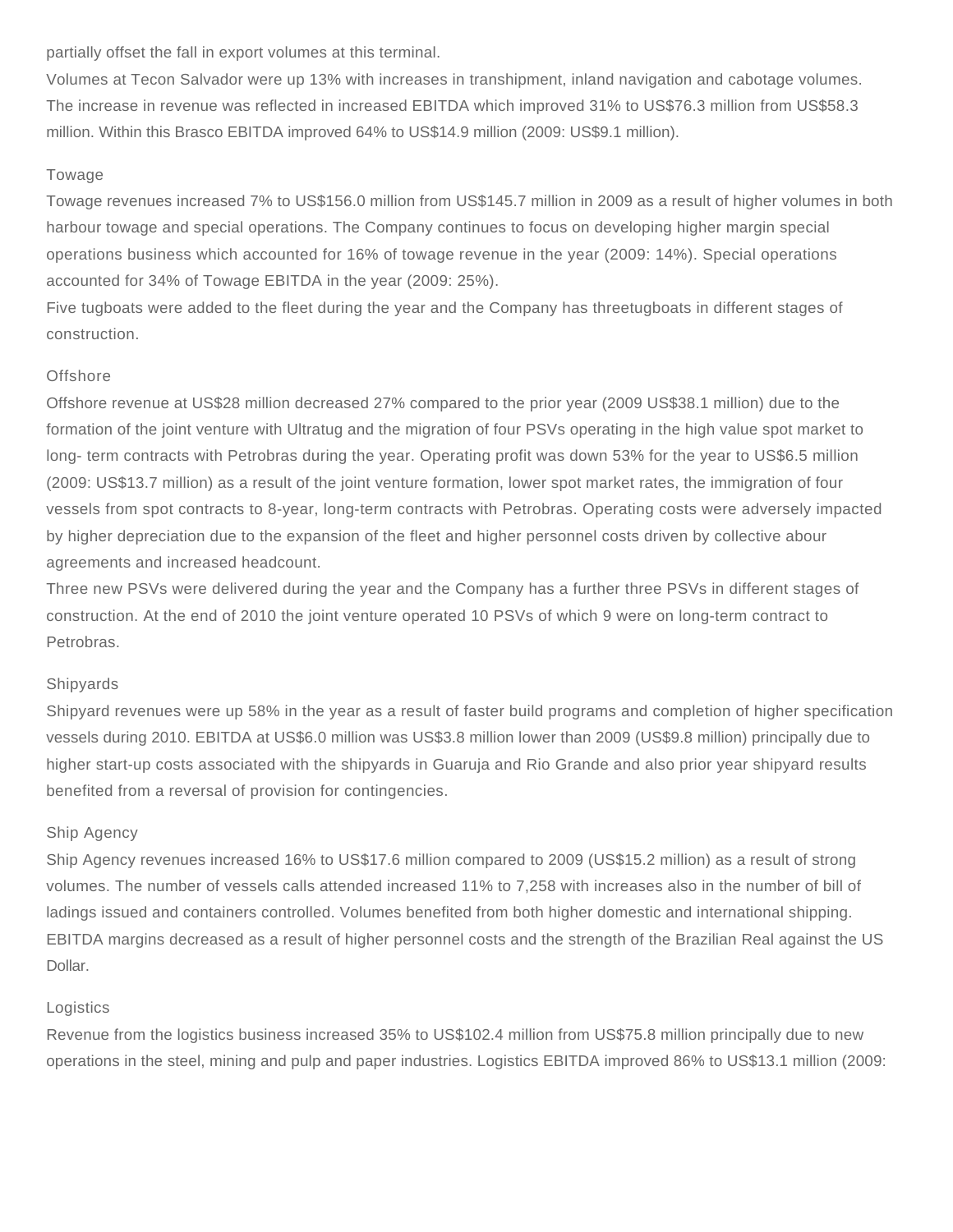US\$7.1 million) due to the ramp up in new operation volumes and improved performances across the in-house logistics operations. The Company's bonded-warehouse operations in Santo Andre (SP) performed particularly strong benefiting from robust import volumes driven by the strong Brazilian Real.

Mr. Gutterres then reviewed the cash flow for 2010, the capital expenditure breakdown for 2010 and a comparison between IFRS results versus market consensus. The Board then discussed the 2011 budget.

The meeting then adjourned and reconvened on 25 March 2011.

# 5. FINANCIAL STATEMENTS AND AUDITORS REPORT

The consolidated financial statements of the Company and notes to such financial statements for the financial year ended 31 December 2010 were reviewed by the Board in detail. After discussion it was:

RESOLVED that the consolidated financial statements of the Company for the financial year ended 31 December 2010 together with the auditor's report thereon, as presented to the meeting, be and are hereby approved for presentation to the Members at the 2011 Annual General Meeting and that any two directors be and are hereby authorised to sign the balance sheet on behalf of the Board of Directors.

FURTHER RESOLVED that any two directors be and are hereby authorised to execute the representation letter to Deloitte LLP on behalf of the Board of Directors.

# 6. PROPOSALS FOR 2011 ANNUAL GENERAL MEETING

Notice of 2011 Annual General Meeting.The Board reviewed the draft notice of the 2011 Annual General Meeting submitted to the meeting. After discussion, it was RESOLVED that the draft notice of the 2011 Annual General Meeting and the following proposals contained therein be and hereby are approved as proposals of the directors to the Members to consider at the 2011 Annual General Meeting.

# i) Legal Reserve

The Board reviewed whether any sums should be credited to the Legal. Reserve pursuant to Bye-law 15.3(a). It was noted that the maximum amount referred to in Bye-law 15.3(a) had been previously set aside to the Legal Reserve. It was:

RESOLVED to recommend to the Members at the 2011 Annual General Meeting that no sums should be credited to the Legal Reserve.

# ii) Contingency Reserve

The Board reviewed whether any sums were required to be set aside to meet contingencies as a Contingency Reserve pursuant to Bye-law 15.3(b). It was: RESOLVED to recommend to the Members at the 2011 Annual General Meeting that no sums should be set aside to the Contingency Reserve.

iii) Distribution to Shareholders

The Board discussed the amount available for distribution to Members pursuant to Bye-law 15. It was: RESOLVED to recommend to the Members at the 2011 Annual General Meeting that, pursuant to Bye-law 15, US\$18,070,576.00 be made available for distribution to the Members at the discretion of the Board.

iv) Auditors

It was RESOLVED to recommend to the Members at the 2011 Annual General Meeting that Deloitte Touche and Tohmatsu be appointed auditor of the Company to hold office until the conclusion of the next annual general meeting at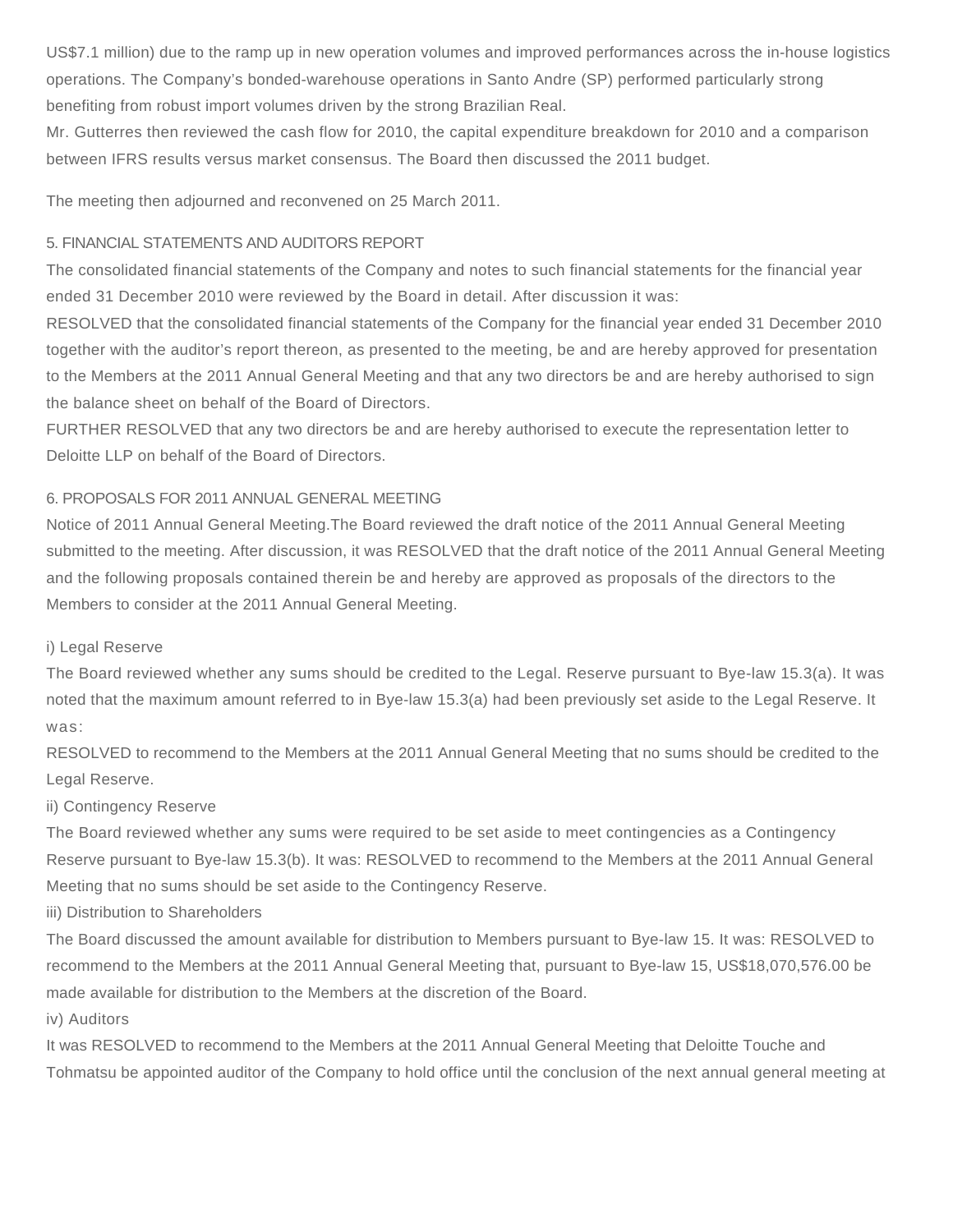which financial statements are presented and to delegate to the Board of Directors the authority to establish the auditors' remuneration.

v) Number of Directors

It was RESOLVED to recommend to the Members at the 2011 Annual General Meeting that the number of directors be set at seven (7).

vi) Directors

The Board considered the proposals that the following persons be nominated to the Members at the 2011 Annual General Meeting for re- election and appointment as directors of the Company until the conclusion of the 2013 Annual General Meeting:

Mr. C. Baiao

Mr. P.F. Fleury

Mr. F. Gutterres

Mr. C. Marote

Mr. A. Rozental

Mr. W.H. Salomon

Dr. J.F. Gouvêa Vieira

(a) IT WAS RESOLVED, Mr. C. Baiao abstaining from voting, that Mr. C. Baiao be nominated to the Members at the 2011 Annual General Meeting for re-election and appointment as a director of the Company until the conclusion of the 2013 Annual General Meeting.

(b) IT WAS RESOLVED, Mr. P.F. Fleury abstaining from voting, that Mr. P.F. Fleury be nominated to the Members at the 2011 Annual General Meeting for re-election and appointment as a director of the Company until the conclusion of the 2013 Annual General Meeting.

(c) IT WAS RESOLVED, Mr. F. Gutterres abstaining from voting, that Mr. F. Gutterres be nominated to the Members at the 2011 Annual General Meeting for re-election and appointment as a director of the Company until the conclusion of the 2013 Annual General Meeting.

(d) IT WAS RESOLVED, Mr. C. Marote abstaining from voting, that Mr. C. Marote be nominated to the Members at the 2011 Annual General Meeting for re-election and appointment as a director of the Company until the conclusion of the 2013 Annual General Meeting.

(e) IT WAS RESOLVED, Mr. A. Rozental abstaining from voting, that Mr. A. Rozental be nominated to the Members at the 2011 Annual General Meeting for re-election and appointment as a director of the Company until the conclusion of the 2013 Annual General Meeting.

(f) IT WAS RESOLVED, Mr. W.H. Salomon abstaining from voting, that Mr. W.H. Salomon be nominated to the Members at the 2011 Annual General Meeting for re-election and appointment as a director of the Company until the conclusion of the 2013 Annual General Meeting.

(g) IT WAS RESOLVED, Dr. J.F. Gouvêa Vieira abstaining from voting, that Dr. J.F. Gouvêa Vieira be nominated to the Members at the 2011 Annual General Meeting for re-election and appointment as a director of the Company until the conclusion of the 2013 Annual General Meeting.

vii) The Board considered the proposals, that Dr. J.F. Gouvêa Vieira be nominated to the Members at the 2011 Annual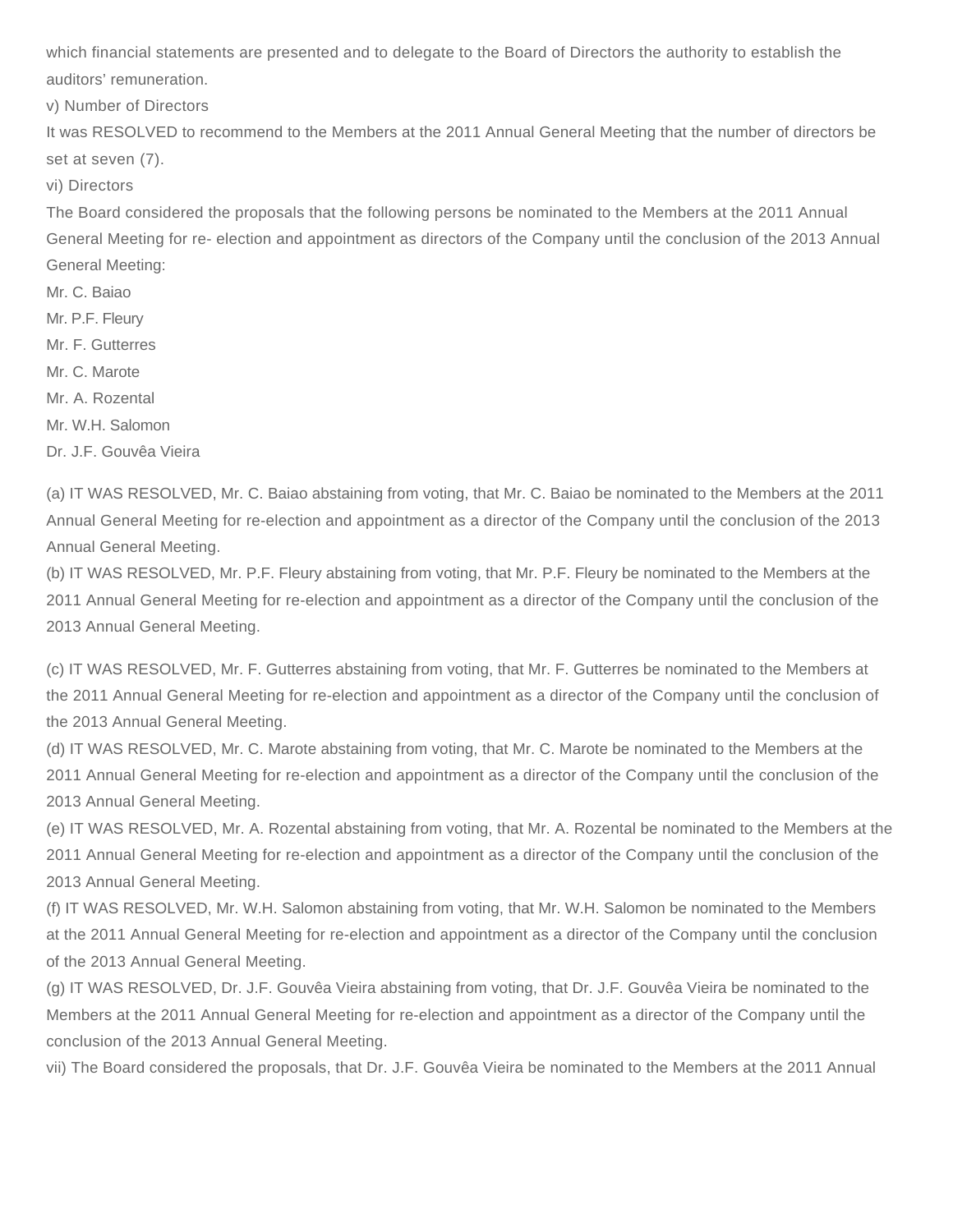General Meeting for appointment to serve as Chairman and Mr. W.H. Salomon for appointment to serve as Deputy Chairman until the conclusion of the 2012 Annual General Meeting.

(a) IT WAS RESOLVED, Dr. J.F. Gouvêa Vieira abstaining from voting, that Dr. J.F. Gouvêa Vieira be nominated to the Members at the 2011 Annual General Meeting for appointment to serve as Chairman until the conclusion of the 2012 Annual General Meeting; and

(b) IT WAS RESOLVED, Mr. W.H. Salomon abstaining from voting,

that Mr. W.H. Salomon be nominated to the Members at the 2011

Annual General Meeting for appointment to serve as Deputy

Chairman until the conclusion of the 2012 Annual General

# Meeting.

IT WAS RESOLVED that each of the Secretary and F. Gutterres be and is hereby authorised to issue and deliver, and to procure the delivery of, the said notice ofthe 2011 Annual General Meeting so approved, with such changes as deemed necessary by legal counsel to the Company, to the Members entitled to receive notice thereof in accordance with the Bye-laws of the Company, and to the Luxembourg Stock Exchange, to CVM and to BOVESPA in accordance with the regulations of such exchanges.

# 7. WILSON SONS DE ADMINISTRACAO e COMERCIO LTDA.

The Chairman noted that the Company proposed to make a capital contribution to Wilson Sons de Administracao e Comercio Ltda., a wholly owned subsidiary of the Company ("WSACL"), by effecting an increase of share capital of WSACL of US\$24,000,000.00 (the "Capital Contribution").

# RESOLVED:

(i) that it is in the Company's best commercial interests to approve the Capital Contribution;

(ii) that the Capital Contribution together with such other transactions as anydirector or officer of the Company may in his absolute and unfettered discretion deem appropriate for the completion of all matters contemplated by the Capital Contribution be and are hereby approved;and

(iii) that any director or officer of the Company be, and each of them herebyis, authorised to execute (under the common seal of the Company if appropriate) and deliver on behalf of the Company any and all agreements, instruments and other documents whatsoever, and do any and all other things whatsoever, as such director or officer shall in his absolute and unfettered discretion deem or determine appropriate inconnection with any of the foregoing resolutions, the transactions contemplated thereby and any ancillary matters thereto and/or to carry out the purposes and intent thereof, such deeming or determination to be conclusively evidenced by any such execution or the taking of any such action by such director or officer.

# 8. REVIEW AND APPROVAL OF A DISCLOSURE NOTE TO INVESTORS

A draft disclosure note to investors was reviewed by the Directors. After discussion and amendments to the note, it was RESOLVED that the disclosure note be and is hereby approved.

# 9. DISCLOSURE

Due to the confidentiality of some strategic discussions, the Board agreed to approve in separated minutes other business discussed and will not publish such minutes with the CVM or BOVESPA, as permitted by CVM regulations.